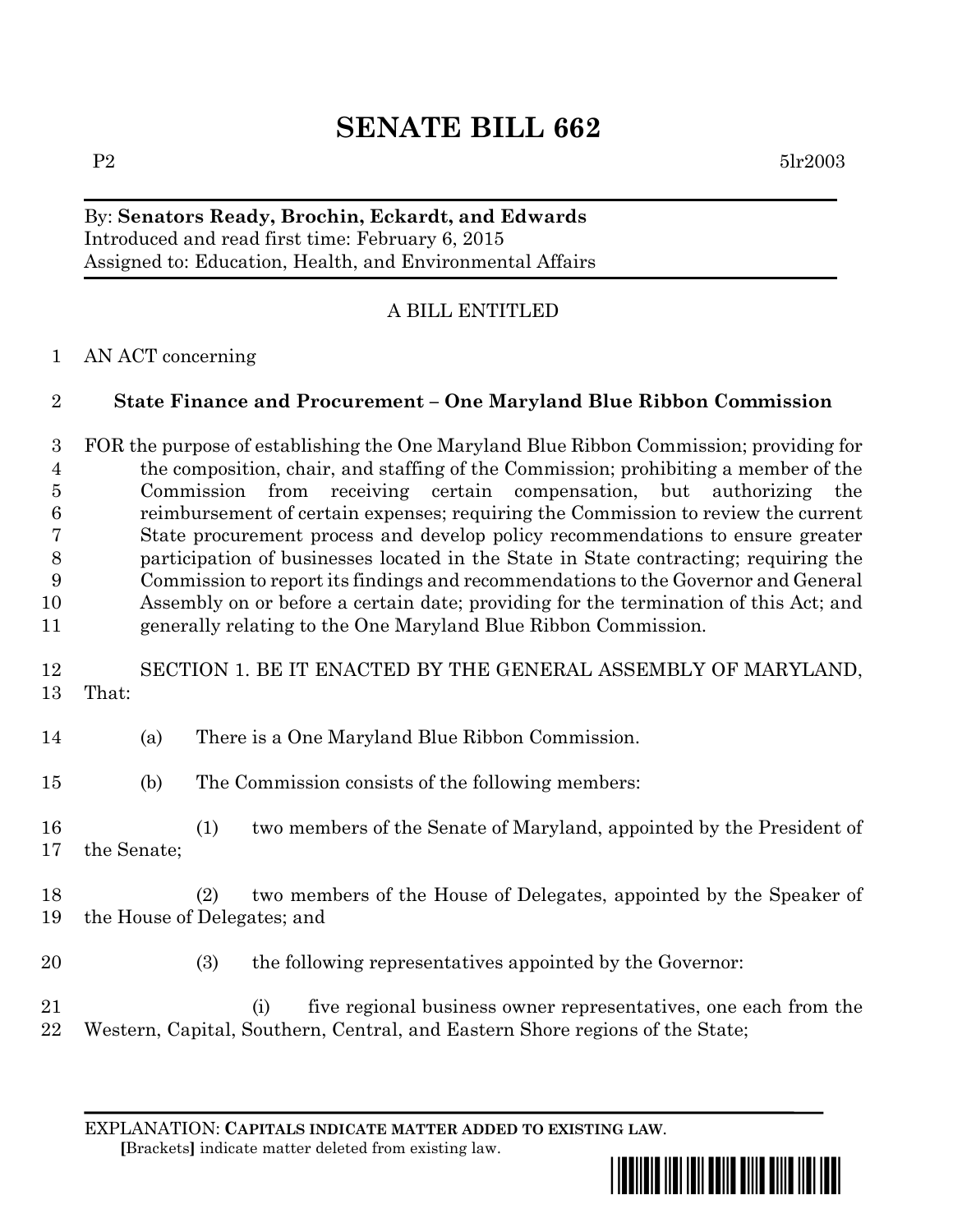| $\overline{2}$<br><b>SENATE BILL 662</b> |                                                                                                                                             |        |                                                                                                                                                              |
|------------------------------------------|---------------------------------------------------------------------------------------------------------------------------------------------|--------|--------------------------------------------------------------------------------------------------------------------------------------------------------------|
| $\mathbf{1}$<br>$\overline{2}$           | Development;                                                                                                                                | (ii)   | a representative from the Department of Business and Economic                                                                                                |
| $\boldsymbol{3}$                         |                                                                                                                                             | (iii)  | a representative from the Board of Public Works;                                                                                                             |
| 4<br>5                                   | Correctional Services;                                                                                                                      | (iv)   | a representative from the Department of Public Safety and                                                                                                    |
| 6<br>7                                   | Regulation;                                                                                                                                 | (v)    | a representative from the Department of Labor, Licensing, and                                                                                                |
| 8                                        |                                                                                                                                             | (vi)   | a representative from the Maryland Municipal League;                                                                                                         |
| 9                                        |                                                                                                                                             | (vii)  | a representative from the Maryland Association of Counties;                                                                                                  |
| 10<br>11                                 | Corporation; and                                                                                                                            | (viii) | a representative from the Maryland Economic Development                                                                                                      |
| 12                                       |                                                                                                                                             | (ix)   | a representative from the Maryland Chamber of Commerce.                                                                                                      |
| 13                                       | $\left( \mathrm{c}\right)$<br>The Governor shall designate the Chair of the Commission.                                                     |        |                                                                                                                                                              |
| 14<br>15                                 | (d)<br>The Department of Business and Economic Development shall provide staff<br>for the Commission.                                       |        |                                                                                                                                                              |
| 16                                       | A member of the Commission:<br>(e)                                                                                                          |        |                                                                                                                                                              |
| 17                                       | (1)                                                                                                                                         |        | may not receive compensation as a member of the Commission; but                                                                                              |
| 18<br>19                                 | is entitled to reimbursement for expenses under the Standard State<br>(2)<br>Travel Regulations, as provided in the State budget.           |        |                                                                                                                                                              |
| 20                                       | (f)<br>The Commission shall:                                                                                                                |        |                                                                                                                                                              |
| 21<br>22                                 | review the advantages and disadvantages for businesses located in the<br>(1)<br>State with regard to the current State procurement process; |        |                                                                                                                                                              |
| $23\,$<br>24                             | review current State incentives for businesses located in the State to<br>(2)<br>participate in State contracts;                            |        |                                                                                                                                                              |
| $25\,$<br>26                             | review geographic partnerships to determine whether State agencies<br>(3)<br>are contracting with businesses located in the State; and      |        |                                                                                                                                                              |
| $27\,$<br>28                             | (4)                                                                                                                                         |        | develop policy recommendations on how the State can improve the<br>procurement process to ensure greater participation of businesses located in the State in |

State contracting.